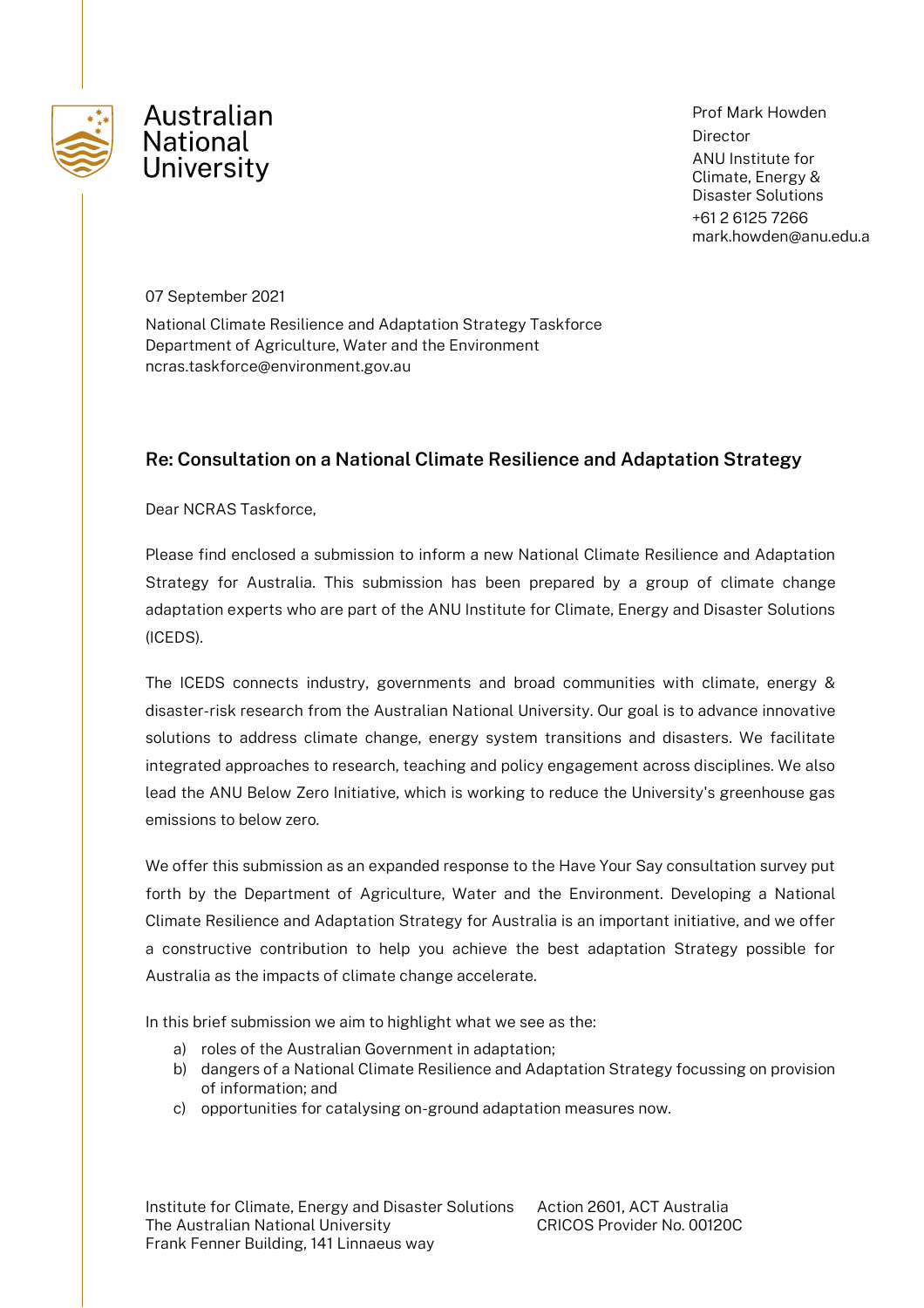#### **Roles of the Australian Government**

Our past research has extensively assessed the role of the Australian Government in adaptation and what makes an effective national strategy (Hussey et al., 2013; Pittock et al., 2015). The NCRAS website states that the role of the Australian Government is to:

- provide national science and information
- manage Commonwealth assets and programs
- provide leadership on national adaptation reform
- maintain a strong, flexible economy and a well-targeted social safety net.

We support the new strategy considering these roles and responsibilities, and suggest a key additional role of the Australian Government that is necessary to strengthen the proposed **NCRAS** 

The Commonwealth has a key role in facilitating financing of adaptation measures at subnational scales through national agreements, direct grants, co-funding and other instruments. This additional role of the Australian Government could be explicitly highlighted in the NCRAS to better articulate what will change for Commonwealth assets and programs. In our view, the initial NCRAS documentation places too much emphasis on provision of information and too little focus on Commonwealth leadership. Following our explanation of why this is problematic, we propose eleven opportunities to catalyse adaptation action that better facilitate the Commonwealth's role in facilitating finance and implementation of adaptation measures.

#### **Dangers of NCRAS focussing overly on provision of information**

Climate adaptation in Australia is not inhibited by a lack of new or robust data. While additional sources of information are often useful, over the past two decades the Commonwealth has funded extensive modelling and mapping of risks from climate change and options for response, in sectors like: water availability, floodplains, coastal lands at risk, fire prone lands and natural resources management.

If government and non-government bio-physical research, modelling and climate data agencies are asked what is needed for adaptation, they will almost certainly suggest more research, modelling and climate data. We offer the view that there are diminishing returns from further investments in these areas due to the levels of uncertainty as to the precise magnitude and rate of impacts, and because of excellent past investments in these fields. Instead, we consider that your challenge in government is to turn a wealth of existing knowledge into wise, practical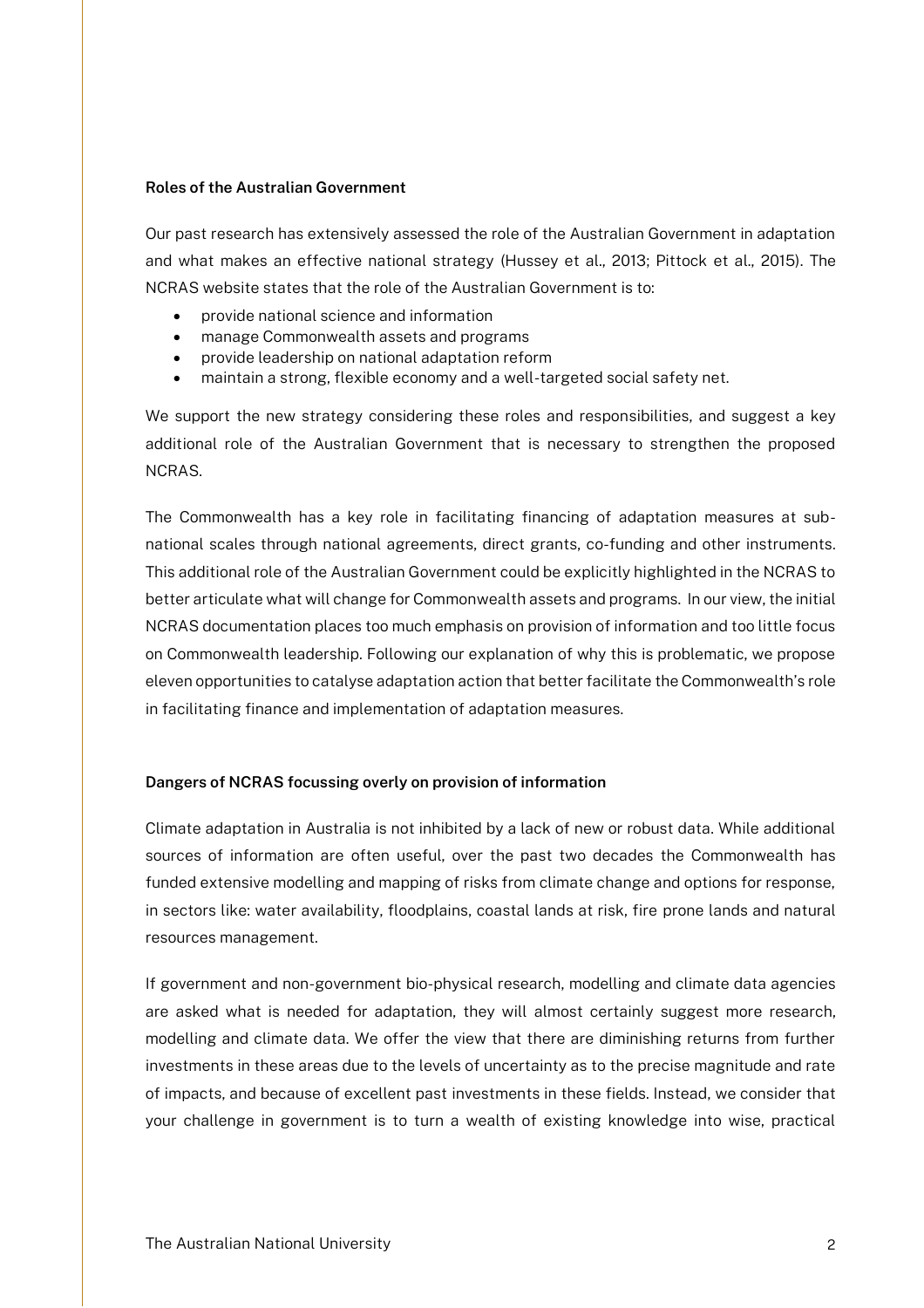adaptation decisions under conditions of uncertainty. There are many methods for doing this, and we are available to help you if desire.

We certainly agree that the Commonwealth should coordinate access to existing information for climate change adaptation. However, we propose that to show leadership in Australian adaptation the Commonwealth should additionally catalyse adaptation action. There are a multitude of no- and low-regrets adaptation measures that do not require new climate change projection information to implement. There are now many calls that it is now time to start implementing these practical actions, including: enabling adaptation financing mechanisms for sub-national governance organisations; setting national standards with the States in key areas, like building standards and coastal development; co-funding hazard reduction measures, like floodplain restoration; benchmarking and sharing best practice adaptation measures from the local and State scales; and undertaking adaptation in areas of Commonwealth jurisdiction (e.g. aged care, defence, Federal lands and waters).

Implementing adaptation does not require further generation of information in every case, and so there is no reason for further delay of adaptation action.

#### **Opportunities to catalyse adaptation measures**

There is a policy reform window for the Commonwealth to catalyse practical on-the-ground adaptation measures in partnership with the states. We suggest focussing on the following eleven actions, many of which require little additional Commonwealth resourcing to implement:

- 1. **Build on existing adaptation plans**. Most States, Territories and regional organisations of councils have existing climate adaptation plans. The Commonwealth can assess and synthesize these existing plans and identify ways to co-fund and otherwise support the priorities that these governments have already identified. This could involve substantial Commonwealth co-funding.
- 2. **Betterment.** The Commonwealth has thus far focused on the Recovery element of the disaster management framework PPRR: Planning > Preparation > Response > Recovery. The NCRAS will necessarily have to shift the emphasis to the earlier stages of Planning and Preparation to be successful in supporting adaptation. Overseas examples of 'betterment' programs involve identifying infrastructure and settlements in harm's way and planning how to relocate or rebuild them to be resilient. When existing infrastructure is destroyed, this preparation enables recovery more quickly and efficiently, rather than rebuilding 'as was' in harm's way (and often slowly). This could involve modest Commonwealth co-funding.
- 3. **Better building standards**. A lot of adaptation benefit can be gained by improving national building standards for example to include Passive House standard for building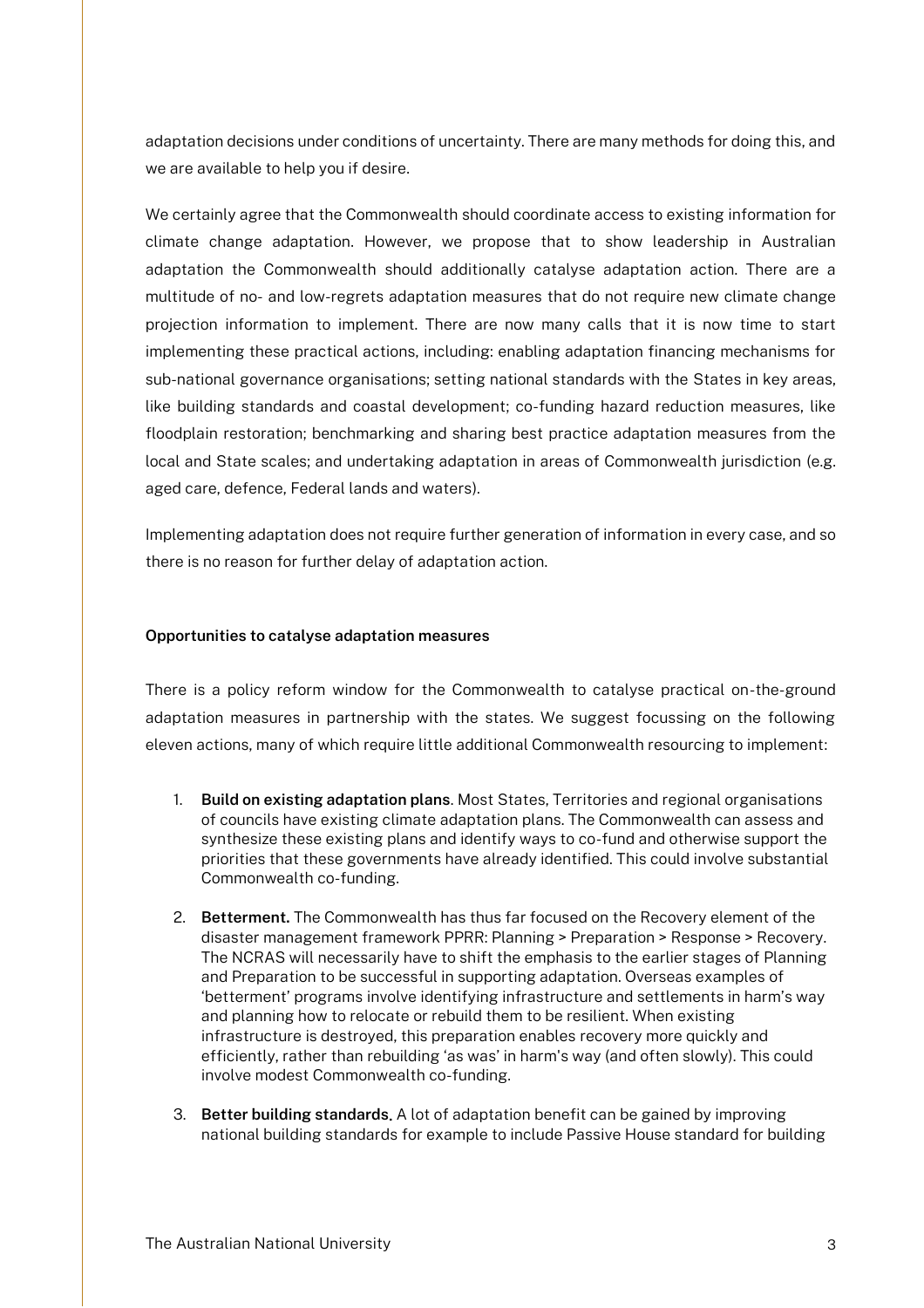envelopes. This can help accelerate adaptation to such impacts as heatwaves, fires and flooding. Reducing the impacts of heatwaves would ameliorate the leading cause of death due to climate change. There are also climate change mitigation benefits through major improvements to energy efficiency. There would be minimal costs to the Commonwealth in improving national building standards. Additionally, substantial Commonwealth co-funding could be allocated to retrofitting existing buildings.

- 4. **Coastal development standards.** Sea level rise and storm surges are already destroying public and private infrastructure. Land owners are resisting local and State government efforts to prevent new development in harm's way and in doing so are often promoting maladaptive responses such as building sea walls. A Federal-State agreement on limiting development in coastal areas at risk and indemnifying local governments from applying zoning restrictions would help facilitate a 'managed retreat.' This adaptation action can build on existing Geosciences Australia mapping. There would be minimal costs to the Commonwealth in improving national coastal development standards.
- 5. **Buy back schemes**. There has been significant development in areas of Australia that has placed people in the way of extreme floods, fires and storm surges. Rebuilding homes destroyed during these extreme events merely extends and expands the ongoing risk. Throughout Australian history there are many positive examples of relocating communities out of harm's way, for example, the town of Grantham in QLD after a 2011 flood. Federal co-funding of state schemes to buy out residents and businesses destroyed by fire, flood and storm surge could dramatically reduce risks and economic losses. This measure could involve substantial Commonwealth co-funding.
- 6. **Floodplain restoration.** Floodplains will continue to flood. A common approach of building more levees is not an effective way of managing increasing flood risks. There are programs being implemented globally that instead 'give rivers room', reducing risk by restoring floodplains. These include schemes to restore paleo-channels around urban settlements as floodways, buy out the most flood prone homes and businesses, and improve flood easement zoning to maintain safe flooding zones. Use of restored floodplains for agriculture, recreation and nature conservation generates co-benefits. These adaptation measures could involve Commonwealth co-funding. There are significant opportunities in the Murray-Darling Basin to accelerate stalled 'constraints relaxation' projects where funding is already allocated.
- 7. **Fire management**. Incorporating more Indigenous land management practices in southern Australia can help reduce fire risks and create environmental and socioeconomic benefits. As discussed above, higher building standards to keep out smoke and fire, and co-funding of State schemes to buy out high-risk properties can further reduce impacts of increased fire risk. Co-funding schemes to retrofit sub-standard infrastructure (e.g. schools, nursing homes, etc.) to meet modern fire resilience standards would also help. This could involve Commonwealth co-funding.
- 8. **Environment and water.** The Commonwealth has already funded CSIRO to provide information to Australia's 56 regional natural resource management organisations for adaptation. Whilst there were issues with that program, reinvestment in adaptation programs of regional natural resource management organisations, catchment management authorities and Indigenous land and sea management organisations would enable the expansion of many practical adaptation interventions (e.g. restoration of riparian lands) leading to additional co-benefits. These adaption measures could involve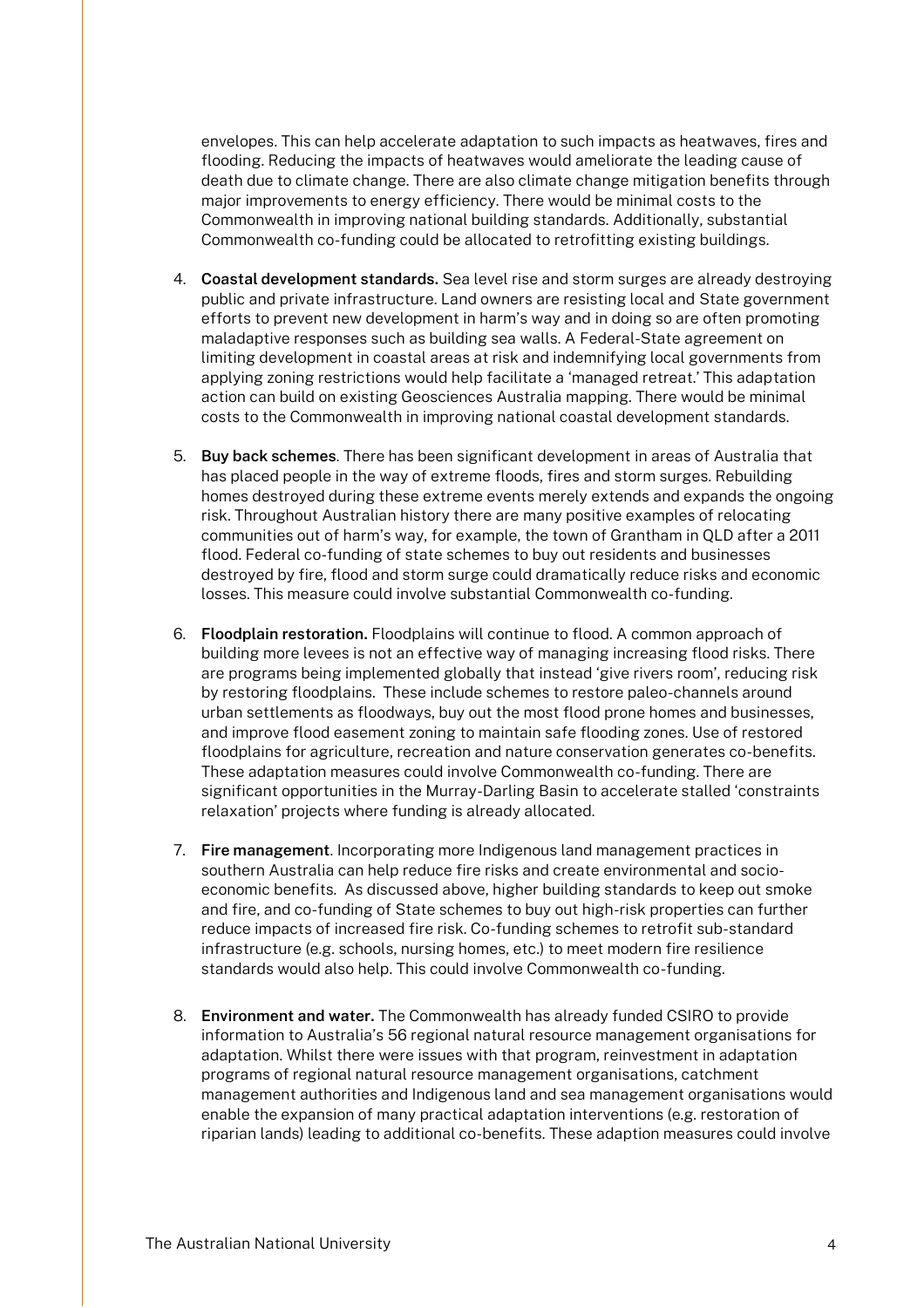Commonwealth co-funding.

- 9. **Agriculture.** Adaptation in the Australian agricultural sector is mostly incremental and adaptation progress is therefore susceptible to being overtaken by severe impacts of climate change. There is a need for better planning that will also help identify transformative agricultural adaptation options, including opportunities for phasing out some types of agriculture and expanding other relevant industries. There would be minimal costs to the Commonwealth in improving agricultural planning.
- 10. **Power supply.** Improving and securing electricity supplies will continue to be important. Moving transmission lines to underground in vulnerable areas could reduce risks (such as fires started by power lines). Other adaptation actions could include establishing micro-grids in rural communities, reducing the risks of power-loss due to transmission line failures during severe events. In the Black Summer fires, this would have had several other major benefits such as maintaining mobile phone communications. These adaptations could involve Commonwealth co-funding.
- 11. **Information coordination.** Creating and financing institutions to collate data and benchmark good practices (around impact, vulnerability and adaptation from local and State governments and others) will help further accelerate adaptation. A new national knowledge broker organisation independent of existing information provision agencies would provide leadership and demonstrate commitment to unbiased information coordination. This would require modest Commonwealth funding.

| Proposed practical adaptation measures                   | Assessed level of Commonwealth |
|----------------------------------------------------------|--------------------------------|
|                                                          | investment                     |
| Building on existing sub-national adaptation plans       | Medium - high                  |
| Betterment - focus on Preparation over Recovery          | Low - medium                   |
| Improving building standards                             | Low - medium                   |
| Improving coastal development standards                  | Low                            |
| Buy-back schemes                                         | High                           |
| Floodplain restoration                                   | Low - medium                   |
| Fire management                                          | Varied                         |
| Refocusing on adaption in natural resource<br>management | Low - medium                   |
| Improving agricultural planning                          | Low                            |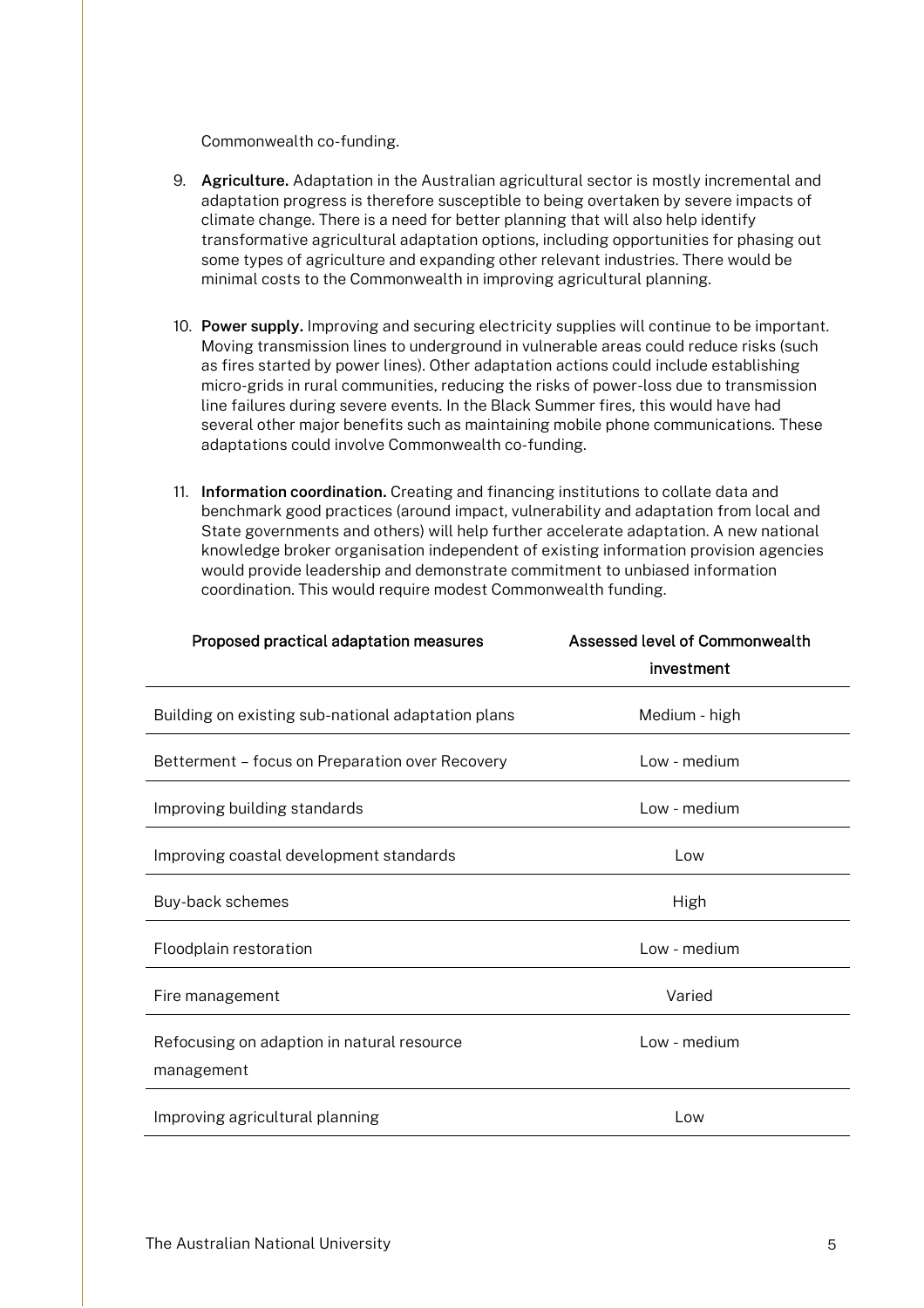| Adapting power supply           | Varied |
|---------------------------------|--------|
| Better information coordination | Medium |

The eleven opportunities that we outline here could generate huge co-benefits for Australian society. They will save thousands of lives and generate large economic benefits. They will reduce the damages inflicted by climate enhanced disasters and shorten the time needed to recover from their impacts. They will help conserve the environment and natural resources. And they will improve infrastructure and increase employment.

We stand ready to assist the NRCAS Taskforce in developing the opportunities that we outline above.

For enquiries in relation to the matters raised in this letter, please contact Prof Jamie Pittock on 02 6125 5563 o[r jamie.pittock@anu.edu.au.](mailto:jamie.pittock@anu.edu.au)

Yours Sincerely,

Prof. Mark Howden Director of the ANU Institute for Climate, Energy & Disaster Solutions (ICEDS)

## Contributors:

Prof. Jamie Pittock Co-Convenor, ANU Master of Climate Change Program Fenner School of Environment and Society

Ewelina Przybyszewski Strategy and Business Development ANU Institute for Climate, Energy & Disaster Solutions

### References:

Hussey, K., Price, R., Pittock, J., Livingstone, J., Dovers, S., Fisher, D. and Hatfield-Dodds, S. 2013 Statutory frameworks, institutions and policy processes for climate adaptation: Do Australia's existing statutory frameworks, associated institutions and policy processes